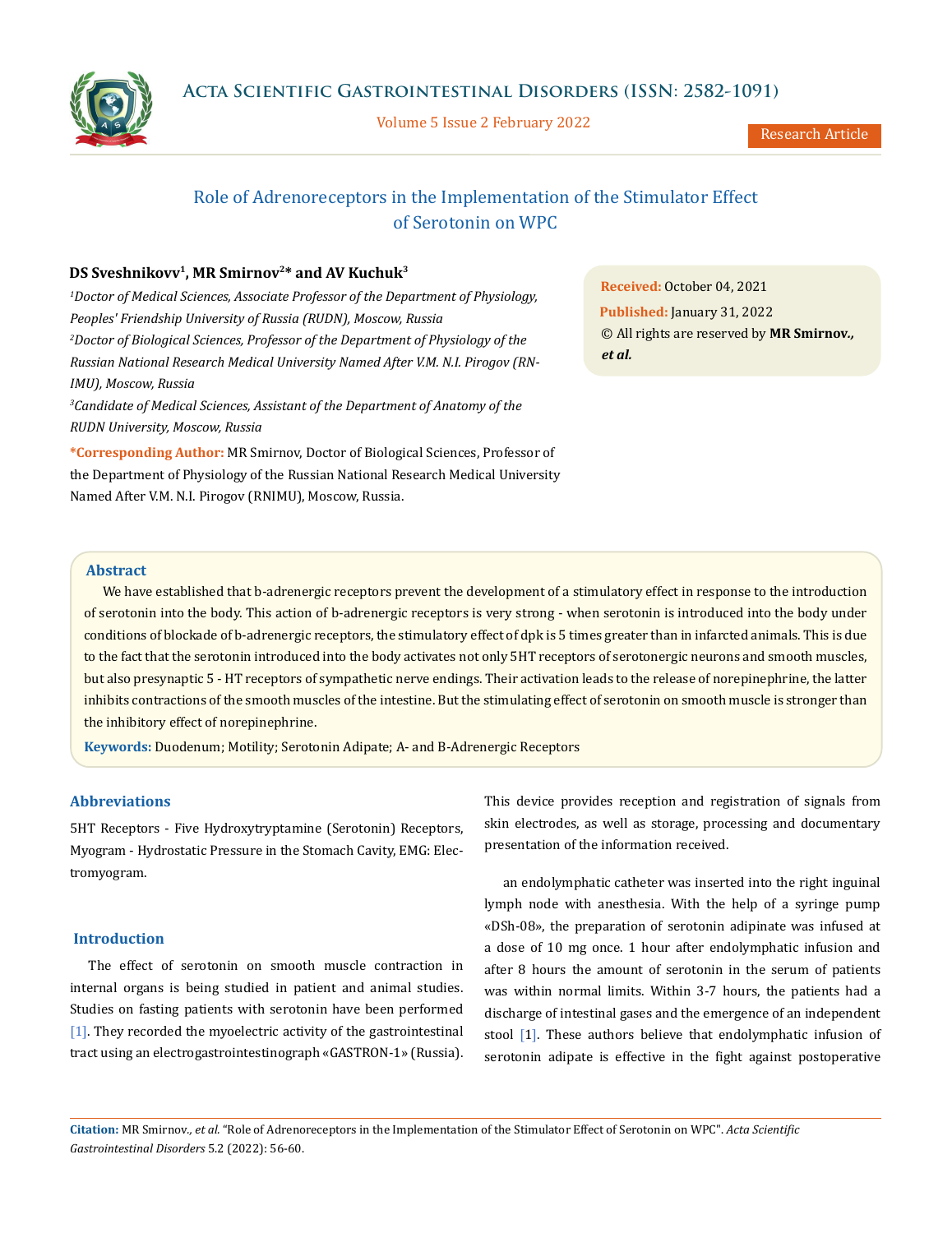intestinal paresis. Allergic reactions and negative side effects to the administration of the drug were not observed.

Other authors [2] in experiments on anesthetized nonsensitized guinea pigs showed that intravenous administration of serotonin dose-dependently increases pulmonary resistance; serotonin causes bronchospasm.

According to the data of experiments performed on guinea pigs  $\lceil 3 \rceil$  and rabbits  $\lceil 4 \rceil$ , serotonin increases intestinal motility and passage of the chyme through it. Experiments on rats have shown [5] that the 5HT4 receptor agonist mosapride citrate is able to increase gastric motility when administered intraperitoneally.

However, the possible role of adrenergic receptors in the realization of the stimulatory effect of serotonin on smooth muscles has not been studied. Knowledge of these mechanisms is important for both scientific research and practical medicine, since serotonin is used for therapeutic purposes. It is known that intestinal paresis is a frequent and dangerous complication in elderly and old patients with acute intestinal obstruction.

#### **Materials and Methods**

The experiments were carried out on sexually mature Wistar rats of both sexes, body weight 250–450 g. Studies were carried out on animals on an empty stomach (12 hours after a meal) in a state of the surgical stage of anesthesia (Nembutal 60 mg/kg, intramuscularly). During the experiments, the average duration of which was 2.5 hours, the anesthesia was sufficient and passed without complications. Prior to the experiment, three rats were housed in one type-4 cage. The contractile activity of the duodenum was judged by the change in the hydrostatic pressure in its cavity (recorded using catheter) and EMG of the longitudinal layer of smooth muscles of the duodenum (recorded using an electrode). The signals from the catheter and the electrode were fed to the BioAmp ML132 amplifier (Adinstruments, Australia), then to the

Maclab 8e analog-to-digital converter (Adinstruments, Australia) connected to the Macintosh Performa 6400/180 computer, where they were registered using the Chart 4.2.3 program.

After checking the data for normality, statistical processing of the data was carried out using the paired Student's test, taking p < 0.05 as the level of significance.

The effects of serotonin adipate (0.1 mg/kg) on gastric motor activity were investigated with its intra-arterial administration. The choice of injecting the drug into the artery is justified by the fact that in trial experiments we found an unexpected result intravenous administration of various doses of serotonin (up to 20 mg/kg) did not affect the contraction of the duodenum.

The use of large doses of the mediator in the experiment devalues the results obtained. Possible reflex effects of serotonin were prevented by bilateral transection of the vagus and glossopharyngeal nerves in the neck.

## **Research Results**

In the first series of experiments, the role of  $\alpha$ -adrenergic receptors in the realization of the stimulatory effects of serotonin was studied. These studies were performed on 8 animals using doxazosin, a blocker of α-adrenergic receptors.

Initially, it was found that this drug did not have a significant effect on intestinal motility, which is consistent with the data of other authors [6].

10 min after the injection of doxazosin, the same animals were injected with serotonin, which in all animals caused a more pronounced increase in duodenal contractions than in intact α-adrenergic receptors (Table 1). The amplitude of slow EMG waves also increased from  $0.69 \pm 0.22$  to  $1.56 \pm 0.19$  mV ( $+126\%$ ), p < 0.01).

| <b>Preparation</b>                    | <b>Background before</b><br>the introduction of the<br><b>blocker</b> | The result of the introduction<br>of the blocker | The result of the introduc-<br>tion of serotonin against the<br>background of the action of<br>the blocker |
|---------------------------------------|-----------------------------------------------------------------------|--------------------------------------------------|------------------------------------------------------------------------------------------------------------|
| Doxazosin - α-adrenergic<br>blocker   | $10,2 \pm 2,1$                                                        | $10,3 \pm 1,5$ (0%)                              | $15,0 \pm 1,6$ (+ 45%)<br>P < 0.05                                                                         |
| Propranolol - $\beta$ -adrenoblocator | $11.0 \pm 1.2$                                                        | $8,6 \pm 1,5$ (-22%)                             | $18.9 \pm 2.1$ (+ 121%)<br>P < 0.01                                                                        |

**Citation:** MR Smirnov*., et al.* "Role of Adrenoreceptors in the Implementation of the Stimulator Effect of Serotonin on WPC". *Acta Scientific Gastrointestinal Disorders* 5.2 (2022): 56-60.

57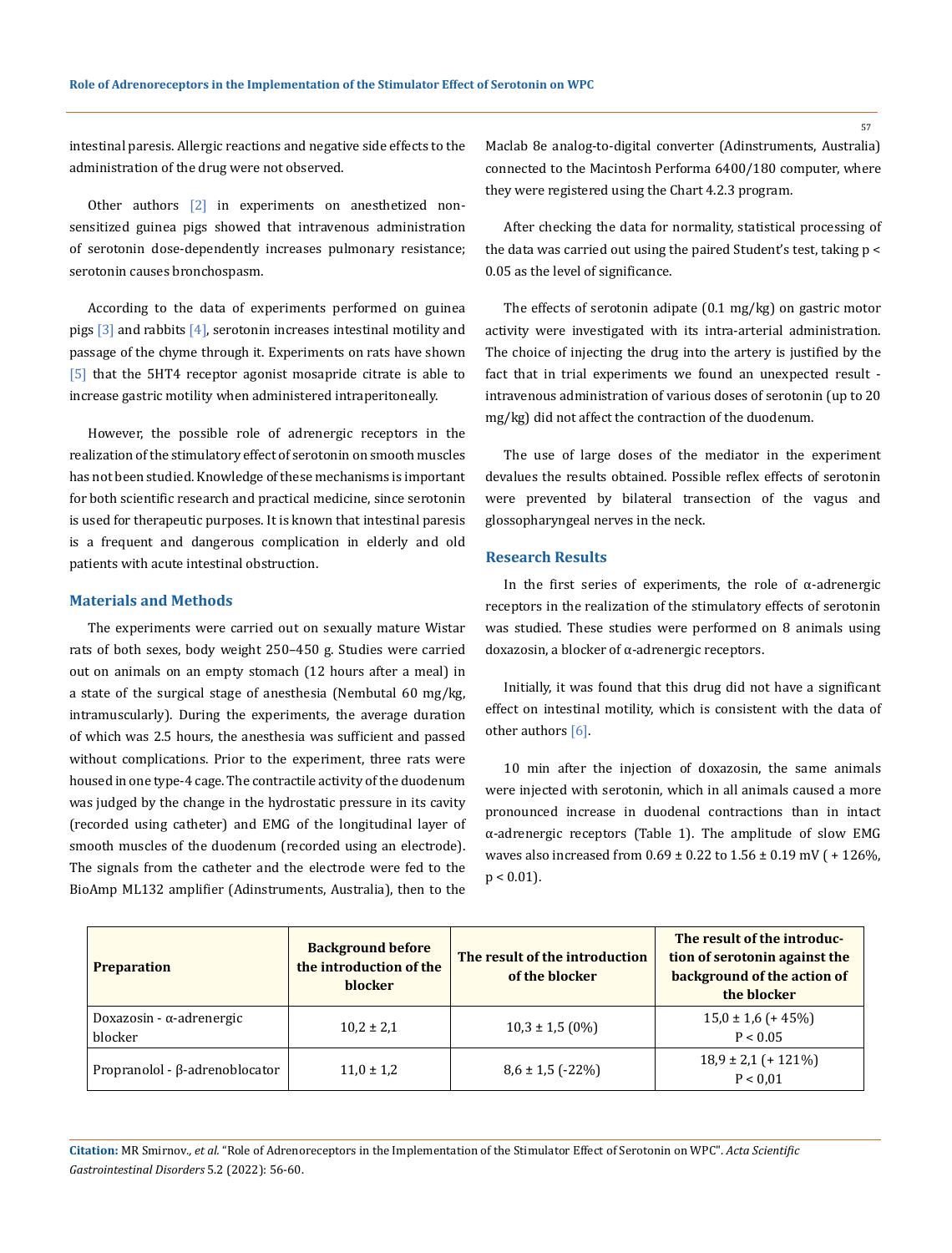|                                   |                |                     | 58                                 |
|-----------------------------------|----------------|---------------------|------------------------------------|
| Proxodololol - a- and b-blocker ` | $11,4 \pm 1,6$ | $11,5 \pm 1,2(0\%)$ | $15,0 \pm 1,4$ (+ 31%)<br>P < 0.05 |

**Table 1:** The increase in hydrostatic pressure in the duct cavity (mm Hg and%) by the introduction of serotonin into the body against the background of the action of adrenergic blockers.

\* In intact animals, serotonin adipinate (0.1 mg/kg) increases the strength of the contractions of WPC by 24%.

An example of the reaction of WPC to the introduction of serotonin in conditions of blockade of  $\alpha$  - adrenergic receptors

The results of this series of experiments indicate that intact α-adrenergic receptors prevent the development of the stimulatory effect of serotonin.

 In the second series of experiments on 10 rats, the role of β-adrenergic receptors was studied in the development of the stimulatory effects of serotonin. Serotonin was administered against the background of the action of the β-blocker propranolol. At first, they found out that

propranolol decreased the tone of the intestine - the hydrostatic pressure in its cavity decreased (see Table 1 and Figure 2). However, in 57% of the animals, despite a decrease in intestinal tone, pronounced peristalsis occurred, as, for example, in this experiment (see Figure 2B). In figure 2B also shows that EMG did not change compared to the background (see Figure 2A). This demonstrates the advantage of recording myogram over EMG.



**Figure 1:** Strengthening the contractions of the duodenum for the introduction of serotonin against the background of the action of the α-adrenergic blocker doxazosin: at the top - myogram; below -EMG; bold horizontal line at the bottom - mark of serotonin administration (30 s).



**Figure 2:** Reactions of the rat duodenum to the administration of β-blocker propranolol (A) and 10 minutes after its administration (B): at the top - myogram; below -EMG; bold horizontal line at the bottom - mark of propranolol injection (30 s).

10 minutes after the blockade of β-adrenergic receptors, all 10 animals were injected with serotonin, which was accompanied by a significant increase in intestinal motility: the hydrostatic pressure in its cavity increased 5 times more than in inactive animals (see Table 1)! The amplitude of slow EMG waves increased from  $0.83 \pm$ 0.19 to  $1.92 \pm 0.23$  mV ( + 131.3%, p < 0.01).

In the third series of experiments, the joint role of α and β receptors in the realization of the stimulatory effect of serotonin was investigated. Experiments were performed with proxodolol, a blocker of α- and β-receptors in 9 rats, which did not affect intestinal motility (see Table 1). 10 min after the injection of proxodolol, the same rats were injected as usually, intra-arterial solution of serotonin (0.1 mg/kg), which caused stimulatory reactions in all animals (see Table 1 and Figure 3). The amplitude of slow EMG waves increased from 0.69 + 0.14 to 1.61 + 0.13mV ( + 133.3%, p < 0.01). The duration of the reactions was 225.58 + 24.49 s and 234.21 + 16.07 s, respectively, which was somewhat longer than in animals with intact α- and β-adrenergic receptors.

**Citation:** MR Smirnov*., et al.* "Role of Adrenoreceptors in the Implementation of the Stimulator Effect of Serotonin on WPC". *Acta Scientific Gastrointestinal Disorders* 5.2 (2022): 56-60.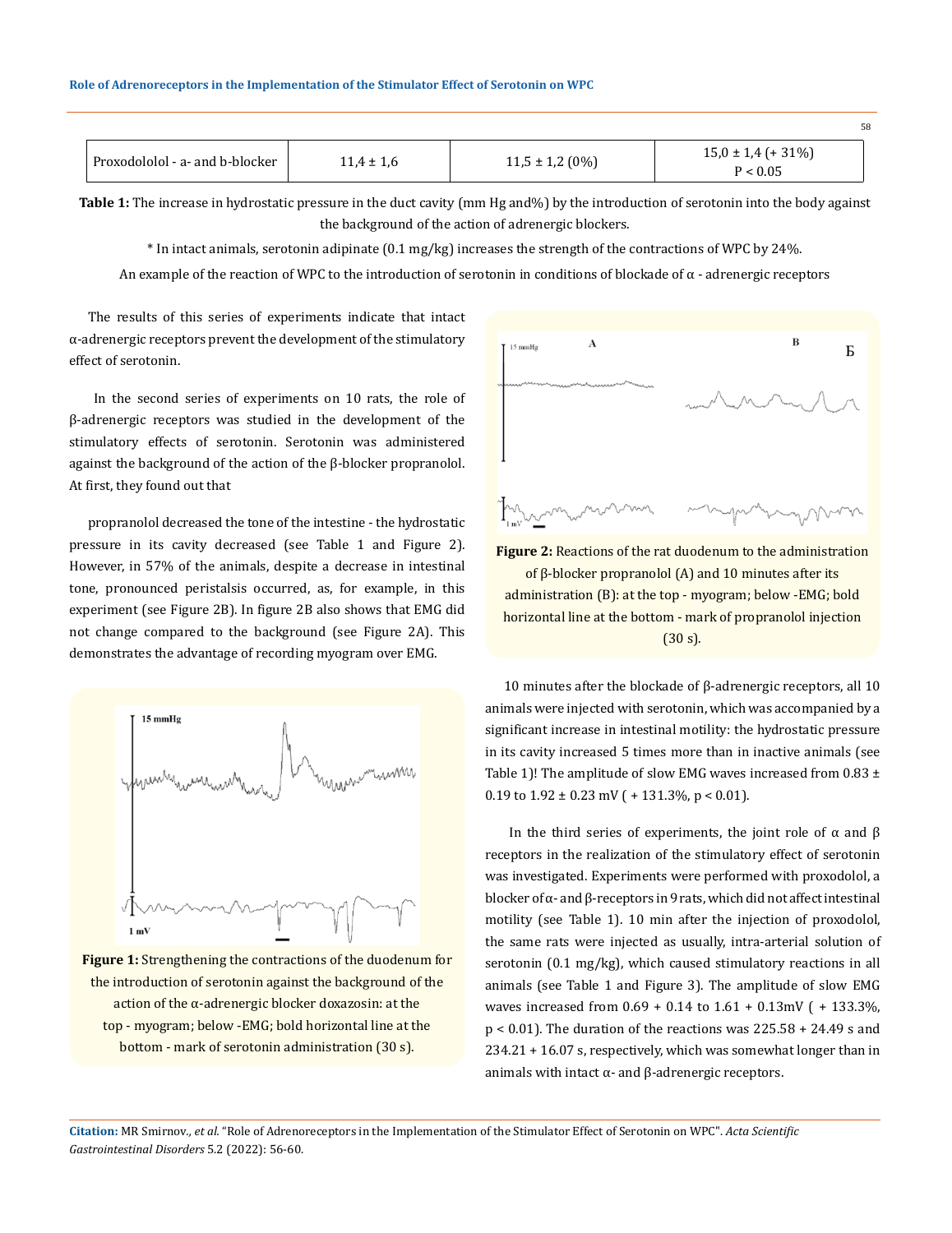Attention should also be paid to the pronounced myogram of the duodenum and «inexpressive» EMG in this experiment (see Figure 3), which indicates a more reliable technique of myography compared to EMG.



**Figure 3:** Strengthening the contractions of the duodenum for the introduction of serotonin against the background of the action of proxodolol - a blocker of α- and β-adrenergic receptors: at the top - myogram, below - EMG, bold horizontal line at the bottom - time stamp (30 s).

The duration of the stimulatory effect on the administration of serotonin under conditions of blockade of α-adrenergic receptors was  $193 + 26s$ , β-adrenergic receptors  $420 + 56s$ , α- and β-receptors 226 + 24s, in intact animals 185 + 36s. The reactions began in all cases within 4-6 s after the administration of serotonin.

### **Discussion of the Results**

The results of our studies showed that when using serotonin to stimulate duodenal motility in patients under conditions of β-adrenergic receptor blockade, the stimulatory effect would be 5 times greater than in an intact organism.

The question arises - what is the mechanism of weakening the stimulatory effect of serotonin on the duodenum with intact adrenergic receptors? We believe that serotonin injected into the body activates not only 5HT receptors of serotonergic neurons and smooth muscles, but also presynaptic 5HT receptors of sympathetic nerve endings. Their activation leads to the release of norepinephrine, the latter inhibits contractions of the smooth muscles of the intestine. But the stimulating effect of serotonin on smooth muscles is stronger than the inhibitory effect of norepinephrine. Availability presynaptic 5HT receptors, including those on sympathetic terminals, have been shown by other authors [7-9].

Why is a stronger stimulatory effect of serotonin observed under conditions of β-adrenergic receptor blockade than with α-adrenergic receptor blockade? We believe that the concentration of β-adrenergic receptors in the duodenum is greater than that of α-receptors. The release of norepinephrine from sympathetic endings (under the influence of serotonin) activates  $α$ - and β-adrenergic receptors. Since there are more β-adrenergic receptors in the duodenum, their activation by norepinephrine secreted by sympathetic endings creates the main obstacle to the direct action of serotonin on the muscles of the duodenum.

According to our data, the tone of the sympathetic nerves for the α-receptors of the duodenum is not expressed, or there are very few of them in the duodenum. This is evidenced by the fact that the blockade of α-adrenergic receptors does not lead to a change in the strength of contractions of the duodenum (see Table 1). The tone of the sympathetic nerve for β-adrenergic receptors is well expressed, but it is not inhibitory, but stimulatory, as evidenced by the weakening of the tonic contraction of the duodenum after blockade of β-adrenergic receptors. This fact contradicts the classical and modern concepts of the inhibitory effect of the sympathetic nerve to the contraction of the intestine [10-13]. However, this contradiction is not yet clear.

#### **Conclusion**

The results of our research have shown that the stimulatory effect of the duodenum on the introduction of serotonin into the body under conditions of blockade of β-adrenergic receptors is 5 times greater than with intact β-receptors.

#### **Bibliography**

- 1. Sinenchenko GI., *et al.* "Endolymphatic infusion of serotonin adipinate in the treatment of postoperative intestinal paresis". *Medical Bulletin of the Ministry of Internal Affairs* 21.2 (2006) : 21-23.
- 2. Arreola-Ramírez J., *et al.* ["Modifications of plasma 5-HT con](https://pubmed.ncbi.nlm.nih.gov/23848294/)[centrations during the allergic bronchoconstriction in guinea](https://pubmed.ncbi.nlm.nih.gov/23848294/)  pigs". *[Experimental Lung Research](https://pubmed.ncbi.nlm.nih.gov/23848294/)* 39.7 (2012): 269-274.
- 3. Tamura T., *et al.* ["Pharmacological characterization of 5-hy](https://pubmed.ncbi.nlm.nih.gov/8858306/)[droxytryptamine-induced motor activity \(](https://pubmed.ncbi.nlm.nih.gov/8858306/)*in vitro*) in the [guinea pig gastric antrum and corpus".](https://pubmed.ncbi.nlm.nih.gov/8858306/) *European Journal of Pharmacology* [308.3 \(1996\): 315-324.](https://pubmed.ncbi.nlm.nih.gov/8858306/)

**Citation:** MR Smirnov*., et al.* "Role of Adrenoreceptors in the Implementation of the Stimulator Effect of Serotonin on WPC". *Acta Scientific Gastrointestinal Disorders* 5.2 (2022): 56-60.

59